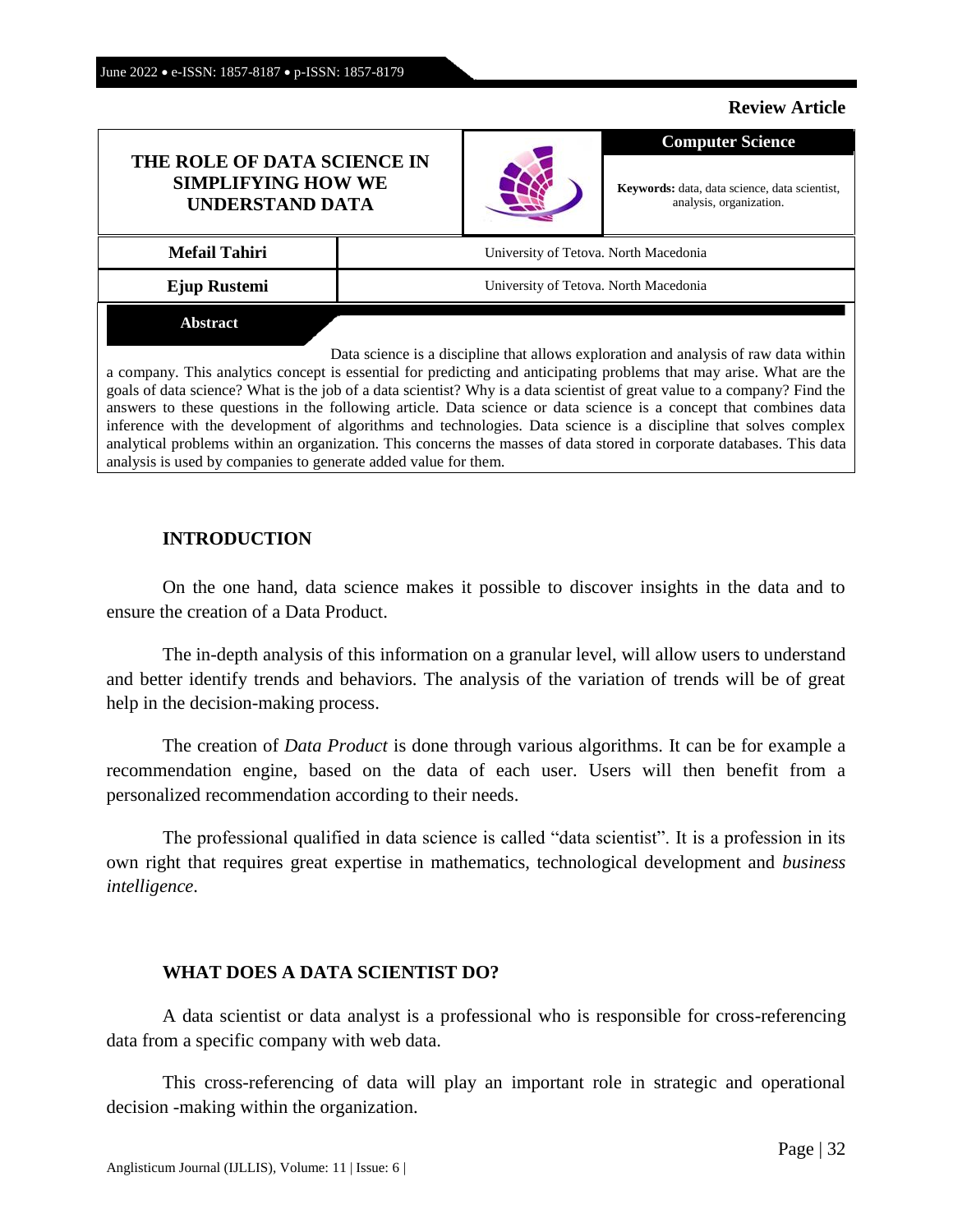#### June 2022 • e-ISSN: 1857-8187 • p-ISSN: 1857-8179

He is not just a statistician, the data scientist ensures:

- A proposal of recommendations on the data to be modified, outsourced or internalized;
- A design of data warehouses;
- An evaluation of the data;
- Processing and restitution at the targeted system level.

The most common careers in the data science industry are:

- The data scientist:
- The chief data officer:
- The big data architect;
- The Master Data Manager;
- The data miner:
- The data analyst.

This is a highly sought-after profession in the world of digitalization, ensuring good career prospects.

# **UNDERSTANDING DATA**

To work as a data analyst or data scientist, it is essential to have some advanced mathematical skills.

If statistics are important, machine-learning algorithms are based on *linear algebra* , requiring knowledge of math.

A good data scientist will also need to have excellent skills in technological creativity, to code and create prototypes that can integrate complex data.

Having a data scientist on your team will bring real added value to a company.

With the volumes of data processed which are constantly increasing in companies, a data scientist will ensure the predictions necessary for decision-making action.

Quantitative analysis in digital marketing will allow managers to set up an action plan adapted to market developments and current trends.

The strategies implemented focus on points with high potential, for enormous time savings and an excellent return on investment.

With each analysis carried out, there is no way to miss the opportunities that arise. IT tools will be efficient and fully adapted to needs